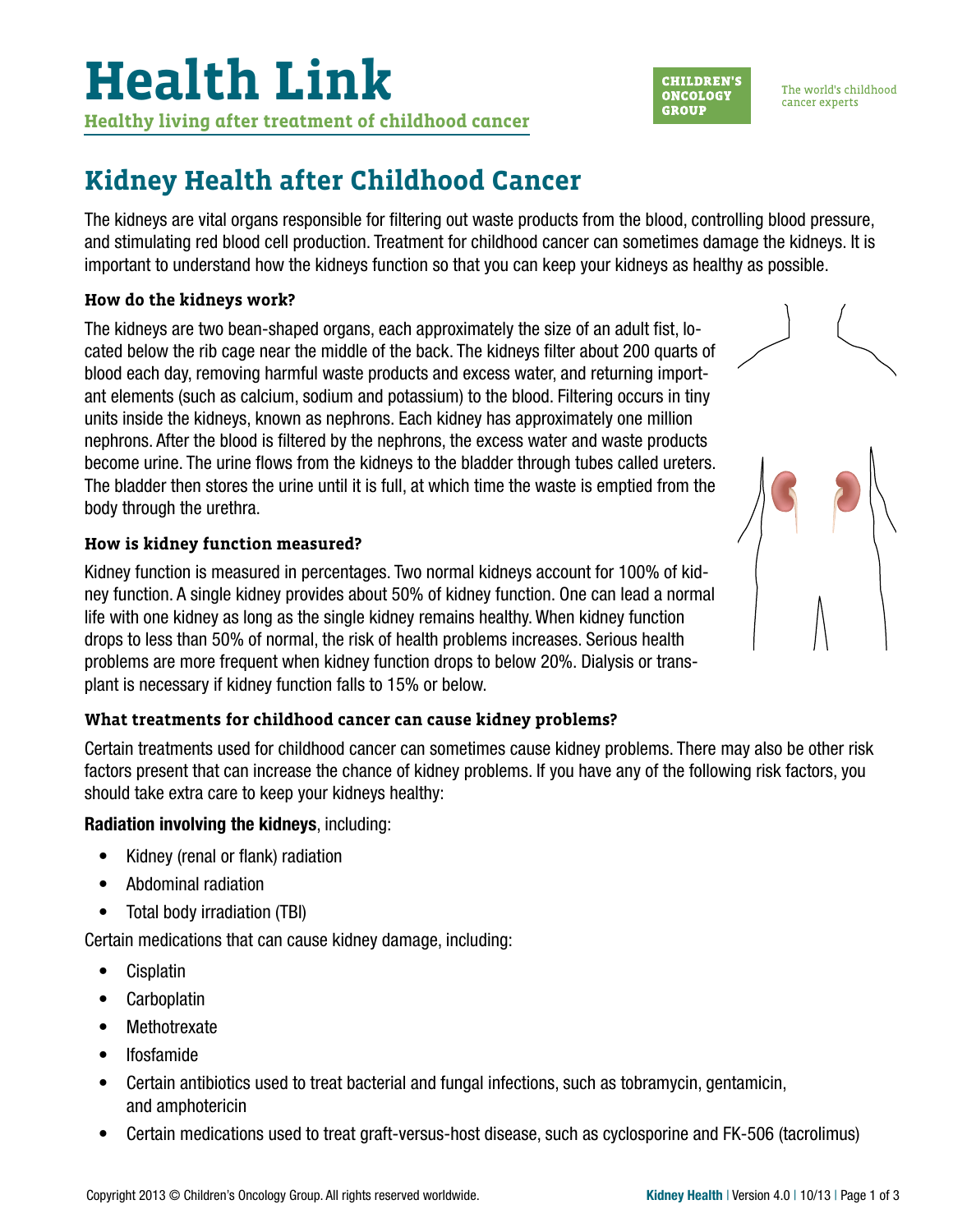**Other risk factors** that may increase the chance of kidney problems include:

- Nephrectomy (surgical removal of a kidney)—see the related Health Link "Single Kidney Health"
- Medical conditions that may affect the kidney, such as high blood pressure, diabetes, or a tumor involving the kidney
- History of urinary tract problems, such as frequent urinary tract infections, back-flow of urine into the kidney (reflux), or other urinary tract abnormalities
- Cystectomy (removal of the bladder)—this increases the risk of chronic urinary tract infections and other kidney problems

# **What are the signs and symptoms of a kidney problem?**

- Swelling, especially of the feet and ankles (edema)
- Low red blood count (anemia)
- High blood pressure (hypertension)
- People who have signs of serious kidney problems, such as edema, low red blood count, and hypertension, may also have other symptoms, including fatigue, nausea and vomiting, drowsiness, itchy skin, or headaches.

# **What follow up is recommended?**

- Have a medical check-up at least yearly. This should include a blood pressure check and urinalysis.
- Have a blood test for kidney function (BUN and creatinine) and electrolytes (blood salts and minerals) at your first long-term follow-up visit (at least 2 years after completing cancer treatment). If problems are detected, follow your health care provider's recommendations. People with low levels of blood salts and minerals may need to take supplements (prescribed by a healthcare provider). This can be important for long-term health. For example, persistently low levels of blood magnesium can lead to heart problems.
- If you have had a **cystectomy** (bladder removal), you should also have an **evaluation by a urologist** (urinary tract specialist) at least once a year.

# **What can I do to keep my kidneys healthy?**

- Drink plenty of water, especially when playing sports, while out in the sun, and during hot weather.
- Call your healthcare provider immediately if you have symptoms of a urinary tract infection (burning when you urinate, urinating more frequently than usual, and/or feeling an urgent sensation to urinate).
- Use non-steroidal anti-inflammatory drugs with caution. These include pain or fever medicines (over-the-counter and by prescription) that contain aspirin, ibuprofen, acetaminophen or naproxen. These medications have been known to cause kidney damage (analgesic nephropathy), especially when taken in excessive doses or when two or more of these medications are combined with caffeine or codeine and taken over long periods of time. If you require long-term medications for management of pain, be sure to discuss the alternatives with your healthcare provider, and to choose medications that are not harmful to your kidneys.

Written by Anne Mauck, RN, MSN, CPNP, Division of Pediatric Hematology Oncology,Virginia Commonwealth University Health System, Richmond, Virginia.

Reviewed by Dr E. Clifton Russell; Dr. Nancy L. Dunn; Dr. Gita Massey; Dr. Vimal Chadha; Elizabeth Hall, CPNP; Kevin Oeffinger, MD; Wendy Landier, RN, PhD, CPNP, CPON®; Daniel Green, MD; Melissa M. Hudson, MD; Smita Bhatia, MD, MPH; Catherine L. Woodman, MD; and Josee Pacifico RN, BSc (N).